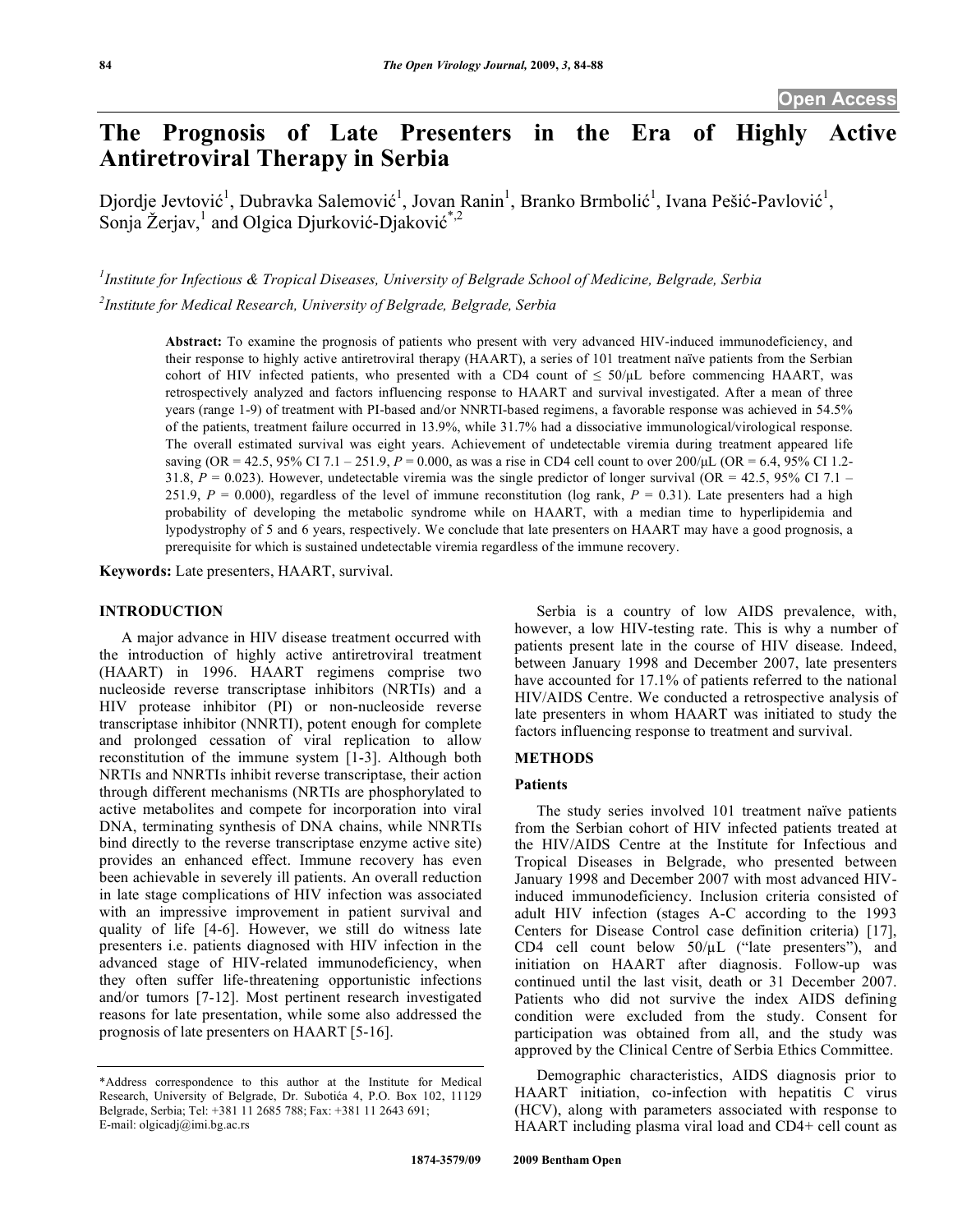well as the duration of treatment, were all assessed as variables with possible influence on treatment efficacy and survival. Influence of antiretroviral drug classes used as HAART components was also analyzed.

#### **Clinical and Laboratory Data**

 The immunological and virological responses to HAART were evaluated by measuring plasma viral load (pVL) and CD4+ T cell counts. Criteria for the type of response to HAART were as follows: the response was considered favorable in case of achievement of a sustained pVL reduction to undetectable values, along with CD4 cell count increases to above  $200/\mu$ L. In contrast, treatment failure was defined as a pVL over 2.9  $log_{10}$  copies of HIV RNA/ml of plasma regardless of immunological improvement. In addition to these two clear-cut types of response to HAART, dissociation between immunological and virological responses to HAART occurred at times, defined as achievement of undetectable viremia during treatment but without a rise in CD4 cell counts to above  $200/\mu$ L [18, 19]. The threshold of 200 CD4 cells/ $\mu$ L was taken as one decreasing the risk of serious opportunistic infections. However, the results were additionnally analyzed according to a threshold of  $CD4 > 400$  cells/ $\mu$ L, which is one approaching normal values, and has been used in previous analyses of our cohort  $[19]$ .

### **Laboratory Methods**

 CD4 cell counts and viral loads were measured in peripheral blood samples drawn at presentation and every 4- 6 months during follow-up. CD4 cells were quantified by flow cytometry. Plasma HIV-1 RNA loads were measured by a quantitative reverse transcriptase polymerase chain reaction (Roche Molecular Systems, Branchburg, NY, USA), which has a lower limit of detection of 50 copies/mL (1.7  $log_{10}$ ).

# **Statistics**

 All analyses were performed using an electronic database organized in the SPSS (version 11.5) statistical package. The association between the type of response to HAART, and variables including baseline and end-point CD4 cell counts and pVL, type of HAART regimen, and age above 40, were assessed using the chi-square test and univariate and multivariate logistic regression. Odds ratios (ORs) and the corresponding 95% confidence intervals (CIs) were used as estimators of relative risk for HAART failure, and/or lethal outcome. The Kaplan-Meier product limit method was used to determine the probability of reaching immunological and virological improvement, and survival, as well as to assess the probability of developing drug toxicities over time. Oneway analysis of variance (ANOVA) was used to compare means. The level of statistical significance was 0.05.

# **RESULTS**

# **Patient and Treatment Characteristics**

 Baseline characteristics of all patients are presented in Table **1**.

 Late presenters were more likely to be male (72.3%). Regarding transmission risk factors, the frequency of men having sex with men (MSM), heterosexuals and IV drug users was similar. There was only one patient who got infected vertically.

| Table 1. |                   | <b>Baseline Characteristics of a Series of 101 Late</b> |  |  |  |  |  |  |
|----------|-------------------|---------------------------------------------------------|--|--|--|--|--|--|
|          | <b>Presenters</b> |                                                         |  |  |  |  |  |  |

| Variable                           | N(%)                           |  |  |
|------------------------------------|--------------------------------|--|--|
| Female                             | 28(27.7)                       |  |  |
| Male                               | 73 (72.3)                      |  |  |
| Age                                | $44 + 9.8$                     |  |  |
| <b>Risk Group</b>                  |                                |  |  |
| <b>MSM</b>                         | 43 (42.6)                      |  |  |
| heterosexuals                      | 28(27.7)                       |  |  |
| <b>IVDU</b>                        | 29(28.7)                       |  |  |
| vertical transmission              | 1                              |  |  |
| Age over 40                        | 57 (56.4)                      |  |  |
| <b>Clinical AIDS</b>               | 71(70.3)                       |  |  |
| <b>AIDS Defining Condition</b>     |                                |  |  |
| TB                                 | 23(32.4)                       |  |  |
| <b>PCP</b>                         | 15(21.1)                       |  |  |
| <b>CE</b>                          | 10(14.1)                       |  |  |
| WS                                 | 9(12.7)                        |  |  |
| <b>CNM</b>                         | 4(5.6)                         |  |  |
| <b>TGE</b>                         | 4(5.6)                         |  |  |
| <b>CMV</b>                         | 3(4.2)                         |  |  |
| <b>ADC</b>                         | 2(2.8)                         |  |  |
| <b>KS</b>                          | 1(1.4)                         |  |  |
| CD4 count/ $\mu$ l (mean $\pm$ SD) | $26.3 \pm 18.0$                |  |  |
| HCV co-infection                   | 32(31.6)<br>(TUTNTN, TD(T),  , |  |  |

Men having sex with men (MSM); Intravenous drug users (IVDU); TB (Tuberculosis); PCP (*P. carinii* pneumonia); CE (*Candida* esophagitis); WS (Wasting syndrome); CNM (*C. neoformans* meningitis); TGE (*Toxoplasma gondii* encephalitis); CMV (Cytomegalovirus disease); ADC (AIDS dementia complex); KS (Kaposi sarcoma)

 Treatment characteristics are presented in Table **2**. The overall duration of HAART was  $2.86 \pm 1.80$  years (range 1-9), but varied according to regimen. HAART regimens included combinations of two NRTIs as a treatment backbone, with (I) one or two PI (taken by 34.6% of all patients), (II) one NNRTI (35.6%), and (III) combinations of drugs from all three classes or triple NRTI regimens during some period of their treatment (29.7% switched multiple regimens during follow-up). Regimen sequencing was performed in case of virological and/or immunological failure, and also in some instances to simplify treatment by lowering pill burden. Antiretrovirals available in Serbia included zidovudine (AZT), lamivudine (3TC), didanosine (ddI), stavudine (d4T), abacavir (ABV), nevirapine, efavirenz, indinavir, saquinavir, nelfinavir, lopinavir/r, ritonavir(r), and enfuvirtide. Ritonavir was used for PI boosting only. Genotypic resistance testing was not routinely performed; thus, subsequent regimens were composed on the basis of standards of care [20]. However, three extensively pre-treated patients, after being diagnosed with multi drugclasses' resistant virus, were switched to newer drugs, such as enfuvirtide, darunavir/r, and atazanavir/r (the latter two as a compassionate treatment).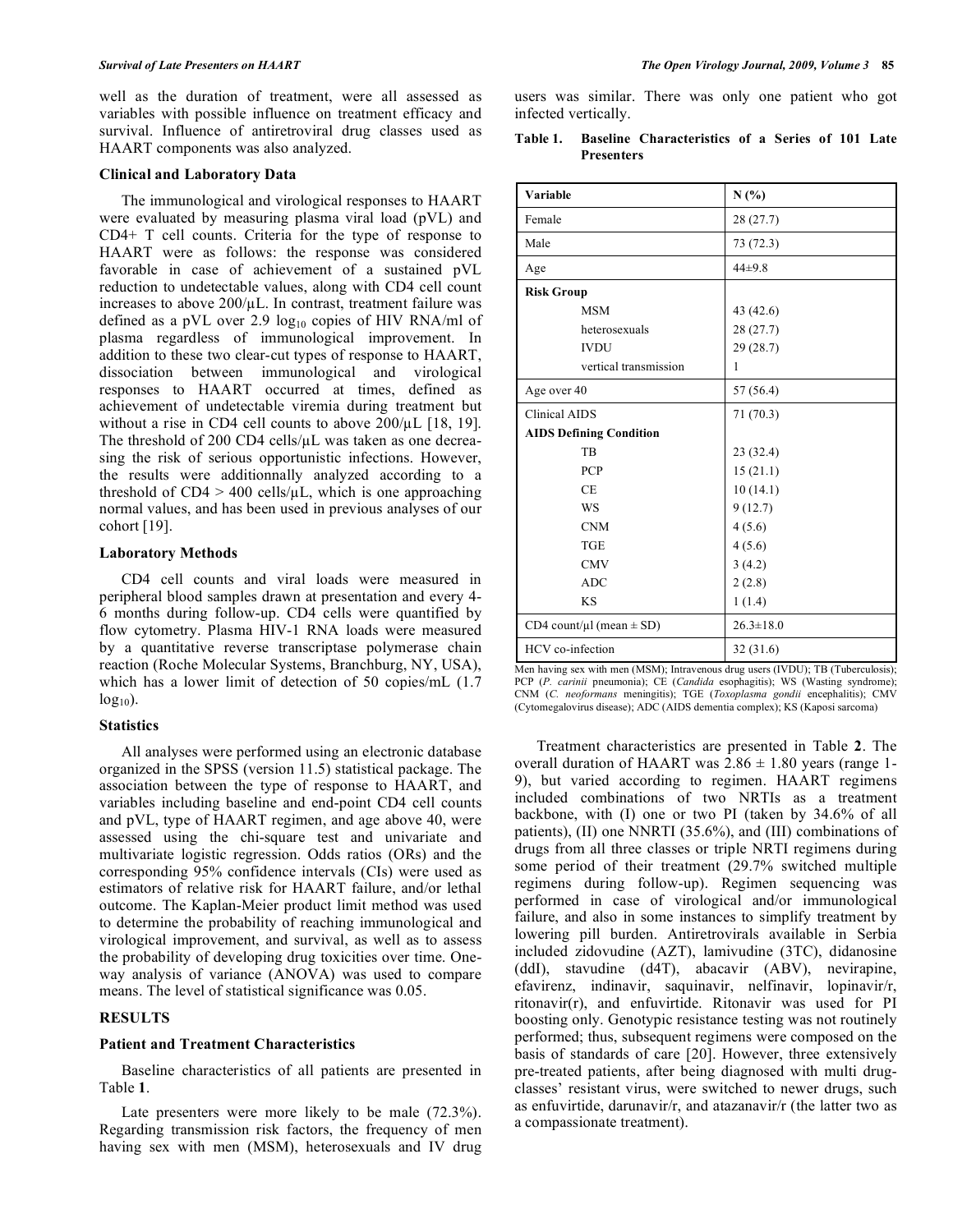**Table 2. Characteristics of HAART in a Series of 101 Late Presenters** 

| Variable                    | <b>No. of Patients</b><br>(%) | Duration of<br><b>HAART</b> |  |  |
|-----------------------------|-------------------------------|-----------------------------|--|--|
| Overall                     | 101                           | $2.9 \pm 1.8$               |  |  |
| PI based regimens           | 35 (34.65)                    | $2.5 \pm 1.5$               |  |  |
| NNRTI based regimens        | 36(35.64)                     | $2.2 \pm 1.4$               |  |  |
| Multiple switching regimens | 30(29.7)                      | $3.8 \pm 2.3$               |  |  |

# **TREATMENT EFFICACY**

 A favorable response to HAART was achieved in 55 (54.5%), a virological / immunological dissociation occurred in 32 (31.7%), while treatment failure was recorded in 14 (13.9%) patients (Table **3A**). The mean number of drugs needed to achieve a favorable response was  $4.8 \pm 2.1$  (range 3-10), similar ( $P > 0.05$ ) to the number of drugs taken by those with HAART failure  $(5.0 \pm 1.1)$  and a dissociative response  $(5.0 \pm 1.5)$ .

 Gender, age over 40, and HIV transmission risk factor were not associated with HAART failure, nor was clinical AIDS at presentation  $(P > 0.05)$ . Moreover, no specific AIDS-defining condition affected the type of response to HAART ( $P = 0.33$ ), nor did any specific treatment regimen, whether PI- or NNRTI-based.

 Ten (9.9%) patients died during the follow-up period. The most frequent causes of death were AIDS-related conditions including PML, TB, ADC, and disseminated CMV disease in two cases each, while non-Hodgkin lymphoma and end-stage HCV-related liver disease were the causes of death in one patient each. Of those with a fatal outcome, eight patients (80%) experienced HAART failure, and two (20%) had a dissociative response to HAART.

 The overall estimated survival was eight years (Table **3B**). Analysis of factors associated with survival showed that gender, age over 40, HIV disease stage, and HCV coinfection did not affect survival  $(P > 0.05)$ , nor did specific AIDS-defining conditions. Survival was also unaffected by treatment regimen, whether PI- or NNRTI-based ( $P = 0.66$ ). However, the achievement of undetectable viremia regardless of the degree of immune recovery was a predictor of longer survival (Figs. **1**, **2**). For patients with a mean viral load of  $1.7 \pm 0.23$  (1.7 – 1.9), the estimated survival was 8.7 years, significantly longer  $(P < 0.001)$  than in those with a mean viral load of  $3.6 \pm 0.82$  (2.9 – 5.2), whose estimated survival was 4.5 years. Achievement of undetectable viremia during treatment appeared life saving  $(OR = 42.5, 95\% \text{ CI})$ 7.1 – 251.9,  $P = 0.000$ , as was as a CD4 cell count of above 200/μL recorded in 57 (56.4%) patients (OR = 6.4, 95 CI 1.2-31.8,  $P = 0.023$ . The estimated survival in late presenters who achieved a rise in the CD4 cell count to above 200/μL was 8.7 years, as opposed to 5.8 years in those whose CD cell count did not recover to this level  $(P = 0.006)$ (Fig. **2**). Interestingly, a CD4 count rise to over 400 cells/μL provided no extra benefit ( $P = 0.31$ , log rank). However, as

revealed by multivariate logistic regression, achievement of undetectable viremia was the single independent predictor of survival (OR = 42.5, 95% CI 7.1 – 251.9, *P* = 0.000).

# **Table 3A. The Outcome of HAART in a Series of 101 Late Presenters**

| Variable                                 | No. (%)       |  |  |  |
|------------------------------------------|---------------|--|--|--|
| <b>Treatment efficacy</b>                |               |  |  |  |
| CD4 count / $\mu$ L (mean $\pm$ SD)      | $265 \pm 198$ |  |  |  |
| PVL ( $log_{10}$ ) (mean $\pm$ SD)       | $1.9 \pm 0.6$ |  |  |  |
| Undetectable ( $pVL \leq 2.0 log_{10}$ ) | 87(86.1)      |  |  |  |
| Favorable response                       | 55 (54.5)     |  |  |  |
| Failure                                  | 14 (13.9)     |  |  |  |
| Virological / immunological dissociation | 32(31.7)      |  |  |  |
| <b>Adverse</b> events                    |               |  |  |  |
| <b>IRD</b>                               | 11(10.9)      |  |  |  |
| Severe heptotoxicity                     | 2(1.9)        |  |  |  |
| Lipodystophy                             | 31(30.6)      |  |  |  |
| Hyperlipidemia                           | 58 (57.4)     |  |  |  |

**Table 3B. The Estimated Probability of Survival in a Series of 101 Late Presenters (Kaplan Meier)** 

|                                                                                       | Years              |              |
|---------------------------------------------------------------------------------------|--------------------|--------------|
| Variable (Yes / No)<br>Undetectable viremia<br>CD cell count rose to $>200/\mu L$     | 8.7/4.5<br>8.7/5.8 | 0.00<br>0.00 |
| <b>HAART-</b> related survival<br>Only PI-based regimens<br>Only NNRTI-based regimens | 8.1<br>5.3         | 0.66         |

 Immune restoration disease (IRD) developed in 11  $(10.9\%)$  patients, at a mean CD4 cell count of  $270.4 \pm 131.0$ . Dermatomal herpes zoster was the leading IRD manifestation, appearing in six patients. Other IRD presentations included CMV vitritis, genital herpes, TB, cryptococcal meningitis and a hepatitis flare in an HCV coinfected patient. The metabolic syndrome occurred frequently during treatment of late presenters. Hyperlipidemia and lipodystrophy were recorded in 58 (7.4%) and 31 (30.6%) patients, respectively. Type 2 diabetes mellitus was recorded in 8 (7.9%). The median time to develop hyperlipidemia and lipodystrophy was 5 and 6 years, respectively. The 9-year probability of developing hyperlipidemia and lipodystrophy was 100%, while it was 30% for type 2 diabetes mellitus.

## **DISCUSSION**

 According to the results on the efficacy of HAART in our series of late presenters, these severely immunodeficient patients may have a rather good prognosis. Those who initiated HAART during or after recovering from opportunistic infections had a similar life expectancy as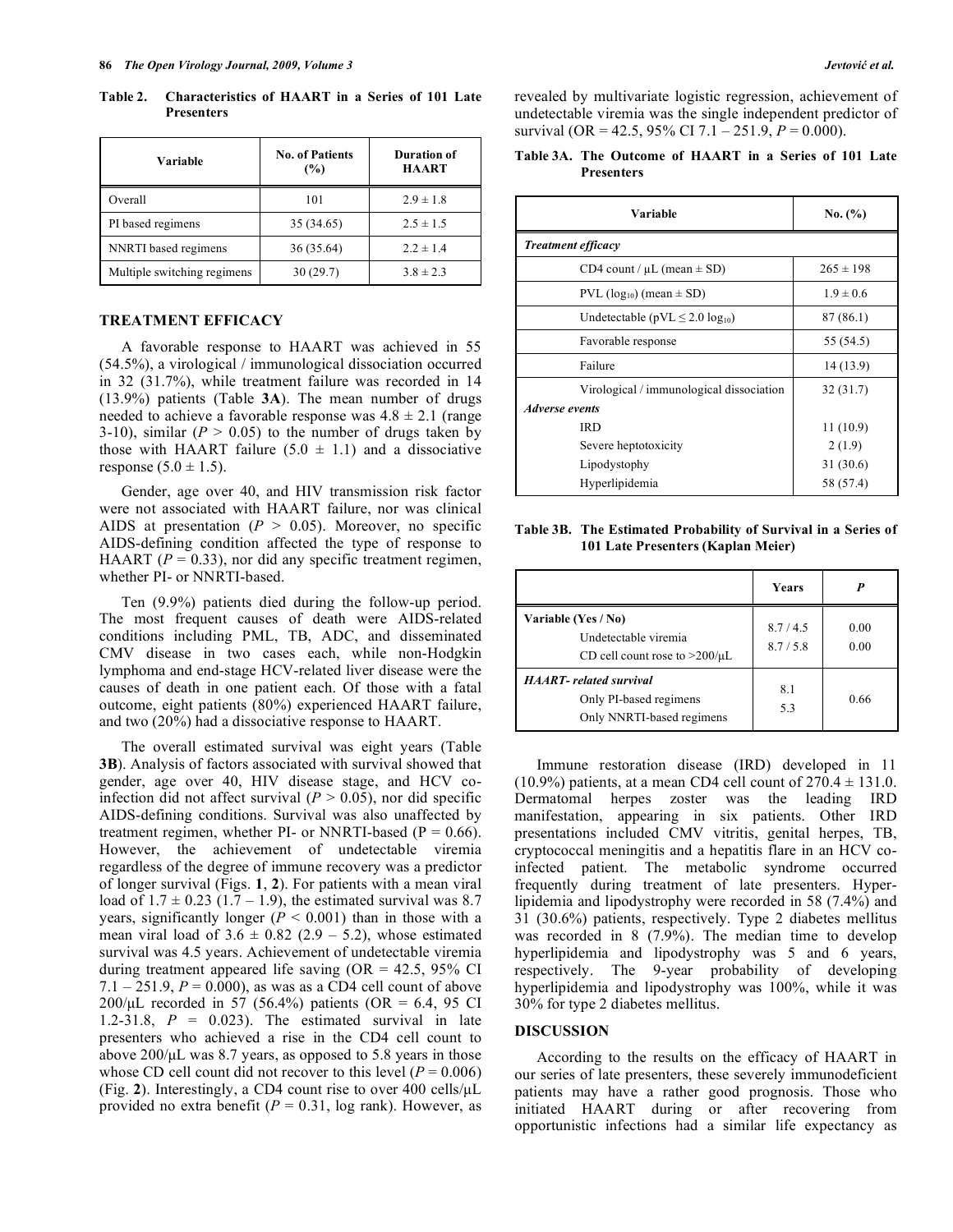

**Fig. (1).** Estimated probability of survival of late presenters according to achievement of undetectable viremia.  $pVL \le 2 log_{10}$  $pVL \geq 3\log_{10}$ -----  $P = 0.009$ .



**Fig. (2).** Estimated probability of survival of late presenters according to achievement of CD4 cell coubt above 200/μL during HAART. Achieved not achieved  $-P = 0.00$ .

asymptomatic patients. Specific opportunistic events did not predict the outcome. If patients who commence HAART at a most advanced stage of HIV disease achieve undetectable viremia, they may have a very good prognosis even if the immune system has not recovered to the most desirable CD4 cell counts. Sabin *et al.* reported a 13% mortality among late presenters after a follow-up of 2.5 years [7]. If the results in our patient series are analyzed for this period, the mortality rate is quite similar (15.5%, data not shown). And moreover, since after a mean follow up of  $2.9 \pm 1.8$  years the mortality rate dropped to 9.9%, HAART efficacy seems to increase over time. Hocking *et al.* suggested that increased survival of late presenters with AIDS on HAART may indicate a positive response of drug naive patients to antiretroviral therapies [6].

 Using the life expectancy model for the prognosis of HIV/AIDS in the HAART era, the ART Cohort Collaboration study reported a 8.5% mortality rate for patients who initiated HAART at a CD4 cell count below

 $50/\mu$  [5, 6]. Even in the high income countries analyzed by the ART Cohort Collaboration study, late presentation had emerged as an issue of concern, since nearly one half of patients started HAART either with a CD4 cell count of less than 200 cells/ $\mu$ L or with a diagnosis of AIDS. HIV management guidelines advocate early diagnosis and timely treatment. Such a strategy is essential to prevent clinical progression as well as the spread of the infection, in line with public health principles of wide screening and treatment shown to be effective in the control of many infectious diseases. The Centres for Disease Control and Prevention estimate that more than one half of new HIV infections are spread by HIV-positive individuals who are unaware of their infection, and thus support expanded, voluntary and costeffective screening in healthcare settings, on the basis of optout strategy [21]. Wide voluntary screening in healthcare settings should be particularly advocated in Serbia, given that the HIV testing rate in Serbia is among the lowest in Europe.

 Profound immunodeficiency on HAART initiation is associated with a risk of IRD. We, and others, have previously shown that a CD4 count below  $100/\mu L$  at HAART initiation is a major risk factor for the development of IRD during HAART [22, 23]. The overall prevalence of IRD among late presenters was 10.9 %, similar to our earlier data in the whole Serbian cohort of HIV/AIDS patients (16.7%) [22]. IRD strongly affects the patients' quality of life, since these episodes often require hospital admissions. Hyperlipidemia and lipodystrophy also emerged as important issues among late presenters on HAART, with an increased incidence as compared to the whole cohort [24].

 Taken together, the presented results on HAART efficacy in late presenters indicate that reaching and maintaining undetectable viremia is a prerequisite for good prognosis for late presenters on HAART, regardless of the level of immune recovery.

#### **ACKNOWLEDGEMENT**

 The work has been supported by grant M145002 from the Ministry of Science and Technological Development of Serbia.

# **REFERENCES**

- [1] Jacobson MA, French MA. Altered natural history of AIDS-related opportunistic infections in the era of potent combination antiretroviral therapy. AIDS 1998; 12 (suppl. A): S157-S163.
- [2] Gea-Banacloche JC, Lane CH. Immune reconstitution in HIV infection. AIDS 1999; 13 (suppl A): S25-S38.
- [3] Carcelain G, Li T, Autran B. Immune reconstitution under highly active antiretroviral therapy (HAART). AIDS Rev 1999; 1: 51-6.
- [4] Jevtović Dj, Salemović D, Ranin J, Pešić I, Žerjav S, Djurković-Diaković O. Long-term survival of HIV-infected patients treated with highly active antiretroviral therapy in Serbia and Montenegro. HIV Med 2007; 8: 75-9.
- [5] The Antiretroviral Therapy Cohort Collaboration. Life expectance of individuals on combination antiretro-viral therapy in highincome countries: a collaborative analysis of 14 cohort studies. Lancet 2008; 372: 393-9.
- [6] The Antiretroviral Therapy (ART) Cohort Collaboration. Prognosis of HIV-1 infected patients up to 5 years after initiation of HAART: collaborative analysis of prospective studies. AIDS 2007; 21: 1185- 97.
- [7] Sabin CA, Smith CJ, Gumley H, *et al*. Late presenters in the era of highly active antiretroviral therapy: uptake of and response to antiretroviral therapy. AIDS 2004; 18: 2145-51.